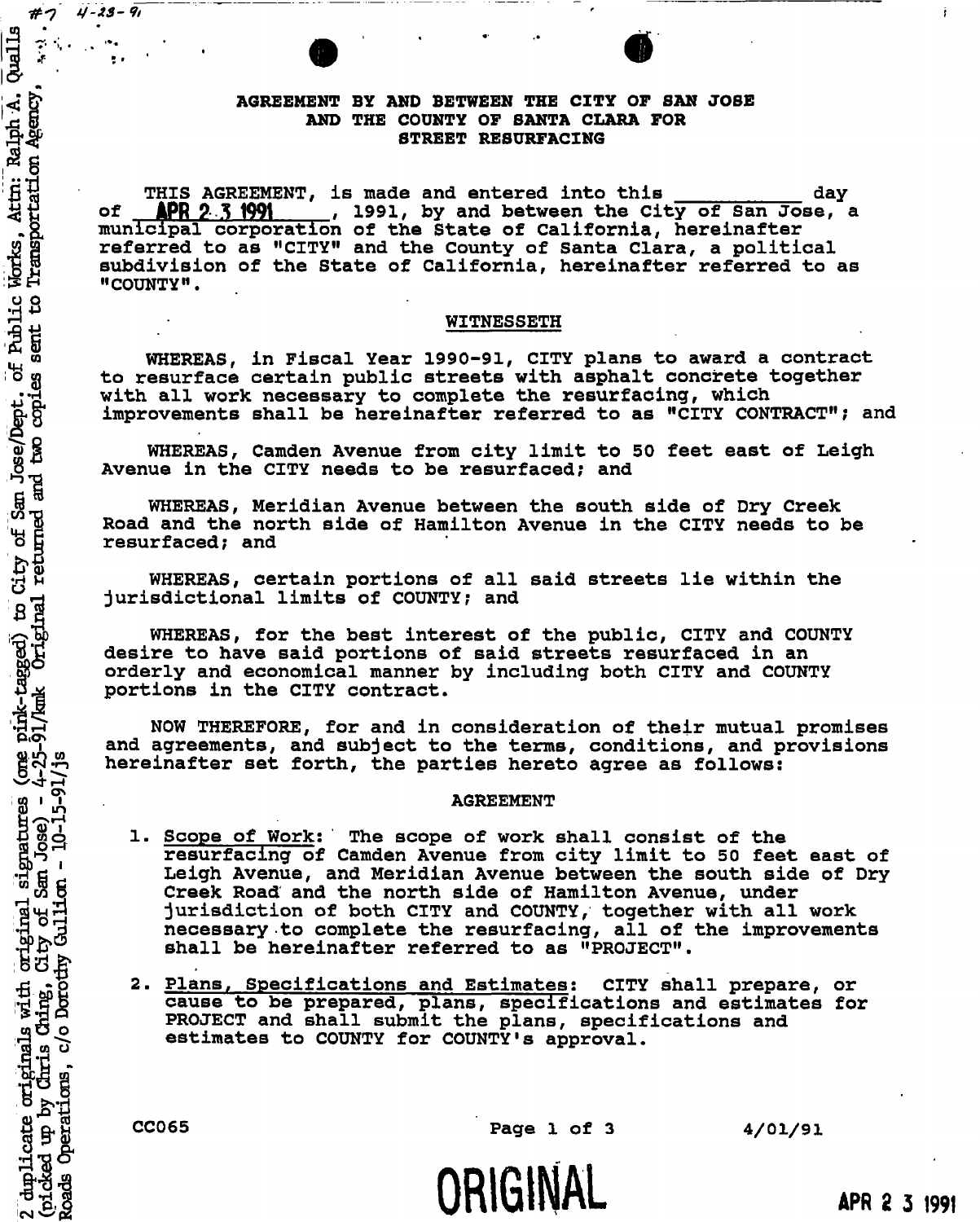- **3. Award of Contract and Construction; CITY shall award and administer a contract for construction of the PROJECT. City reserves the right to reject any or all bids for this project,**
- **4. Cost Sharing of Project: The PROJECT will be funded by CITY and by COUNTY. Each party's share shall be prorated on the construction cost of the resurfacing improvements within the respective party's jurisdictional boundaries. COUNTY**'S **share of the PROJECT cost has been estimated to be \$172,870 including administrative costs estimated to be Twenty percent (20%) of the construction costs. The administrative costs shall include preparation of plans and specifications, bidding, contract administration, inspection and incidental expenses of this PROJECT.**
- **5. Payment of Project Cost: CITY shall send COUNTY a statement of costs within 30 days of the advertisement of construction contract for PROJECT. COUNTY agrees to deposit \$172,870 with CITY within 30 days of issuance of the statement, or upon award of contract by CITY whichever first occurs.** 
	- **a. Upon completion of PROJECT, CITY shall determine the actual cost and advise COUNTY of COUNTY**'S **share of the cost based on the contract unit costs of items constructed in COUNTY'S jurisdictional boundaries.**
	- **b. COUNTY'S share of the final cost of PROJECT shall be determined within 30 days after completion and acceptance of PROJECT by CITY.**
	- **c. Should COUNTY'S final cost exceed the amount deposited with CITY, COUNTY shall pay CITY the additional amount unless provided otherwise in a subsequent agreement.**
	- **d. Should COUNTY'S final cost be less than the amount deposited with CITY, CITY shall refund the excess amount to COUNTY within 30 days of final accounting by CITY.**
- **6. Maintenance and Operation: The sharing of cost for maintenance and operation of the resurfaced pavement shall be as determined for the maintenance and operation of the pavement on those areas at present. This Agreement is not intended to change any jurisdiction between CITY and COUNTY with regards to maintenance operation or repair responsibility.**
- **7. Mutual Indemnifications and Insurance:**

**It is mutually understood and agreed:** 

**a. That neither COUNTY, nor any officer or employee thereof, shall be responsible for any damage or liability occurring by reason of anything done or omitted to be done by CITY under or in connection with any work, authority or jurisdiction delegated to CITY under this agreement. It is**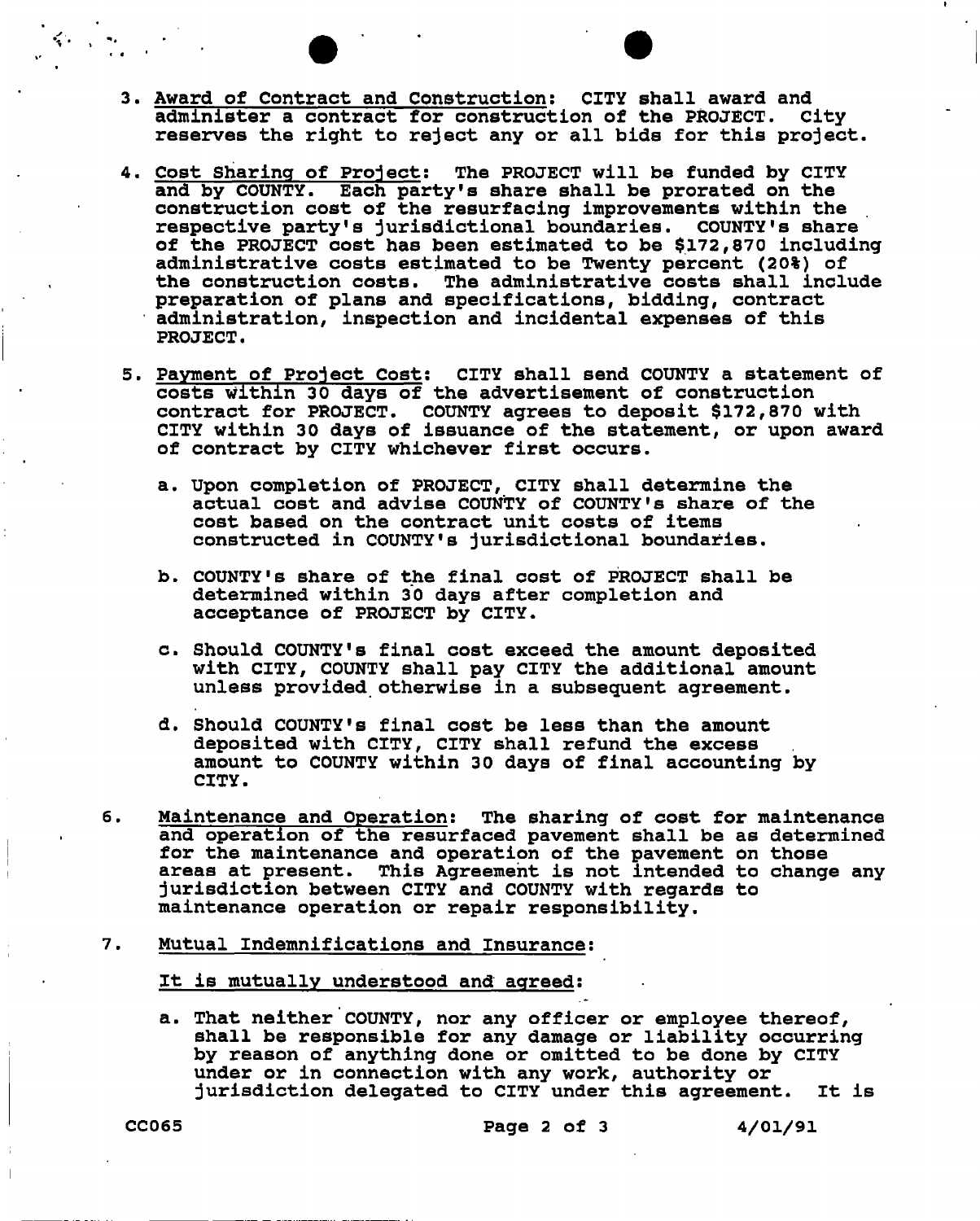**also understood and agreed that, pursuant to the Government Code Section 895.4, CITY shall indemnify and hold COUNTY harmless from any liability imposed for injury (as defined by Government Code Section 810.8) occurring by reason of anything done or omitted to be done by CITY under this**  agreement.

- **b. That neither CITY, nor any officer or employee thereof, shall be responsible for any damage or liability occurring by reason of anything done or omitted to be done by COUNTY or by the contractor awarded the "CITY CONTRACT" under or in connection with any work, authority or jurisdiction delegated to COUNTY or to the contractor awarded the "CITY CONTRACT" under this agreement. It is also understood and agreed that, pursuant to Government Code Section 895.4, COUNTY shall indemnify and hold CITY harmless from any liability imposed for injury (as defined by Government Code Section 810.8) occurring by reason of anything or omitted to be done by COUNTY under this Agreement.**
- **c. CITY shall require any contractor awarded a contract for any portion of the PROJECT to secure and maintain in full force and effect at all times during construction of the PROJECT and until the PROJECT is accepted by CITY, public liability and property damage insurance in forms and limits of liability satisfactory and acceptable to both COUNTY and CITY, naming COUNTY and CITY and their respective officer and claims, loss liability, cost or expense arising out of or in any way connected with the construction of the PROJECT**

**IN WITNESS WHEREOF, the parties have executed this Agreement the day and year first set forth above.** 

**'PROVED AS TO FORM: Deputy ^ity Attorney** 

**APPROVED AS TO FORM AND LEGALITY:** 

Santa Clara County Counsel Attest **Donald M. Rains, Clerk Board of Supervisors** 

**CITY OF SAN JOSE, a municipal corporation** 

**B y ;** *JLbUJU^ MJtM^*  Acting City Clerk, Patricia L. O'Hearn

**COUNTY OF SANTA CLARA, a political Subdivision of the State of California** 

Bv 2

Chairperson, Board of Supervisors **Dtanne Mckenna** 

**CC06 5 Pag e 3 o f 3 4/01/9 1**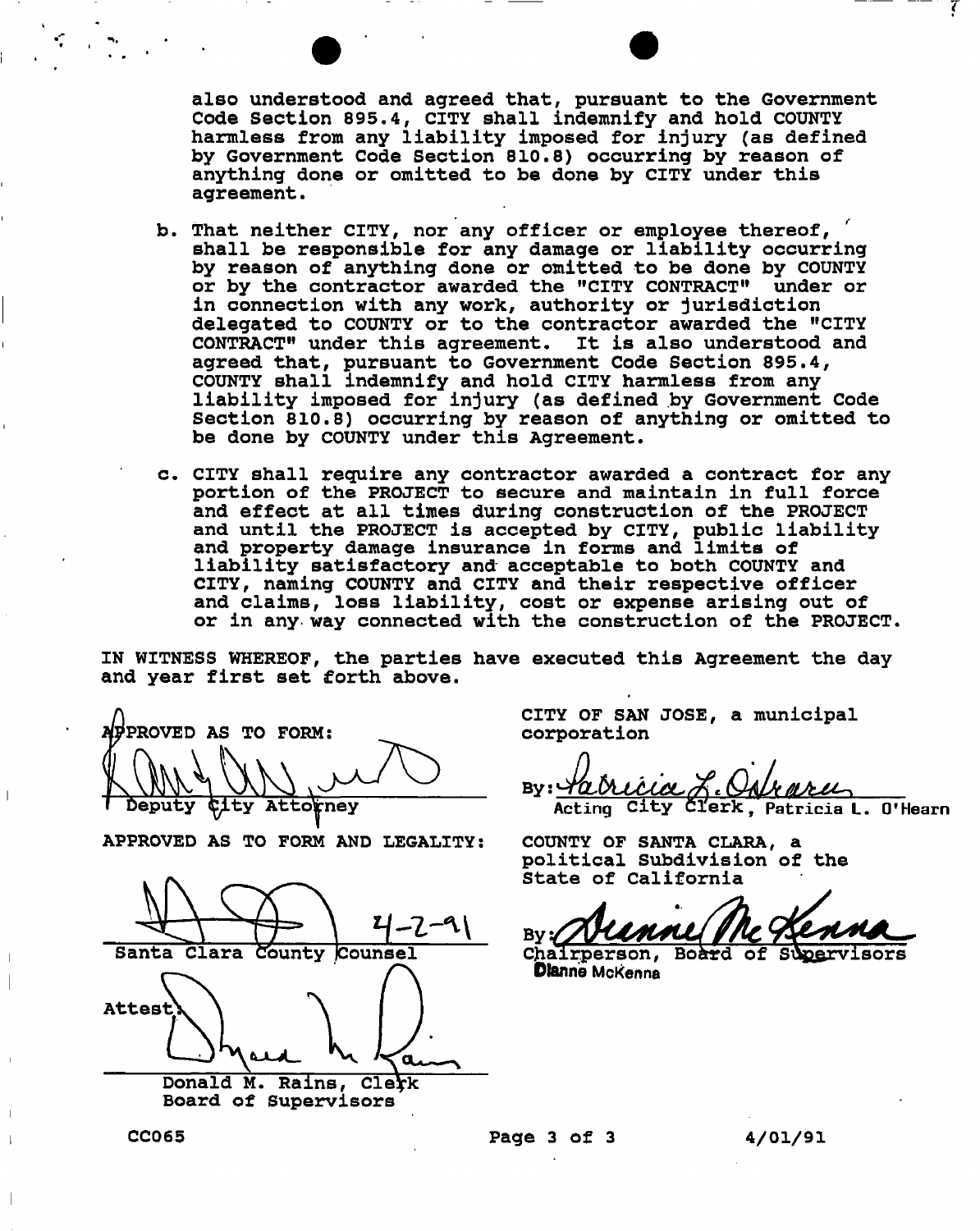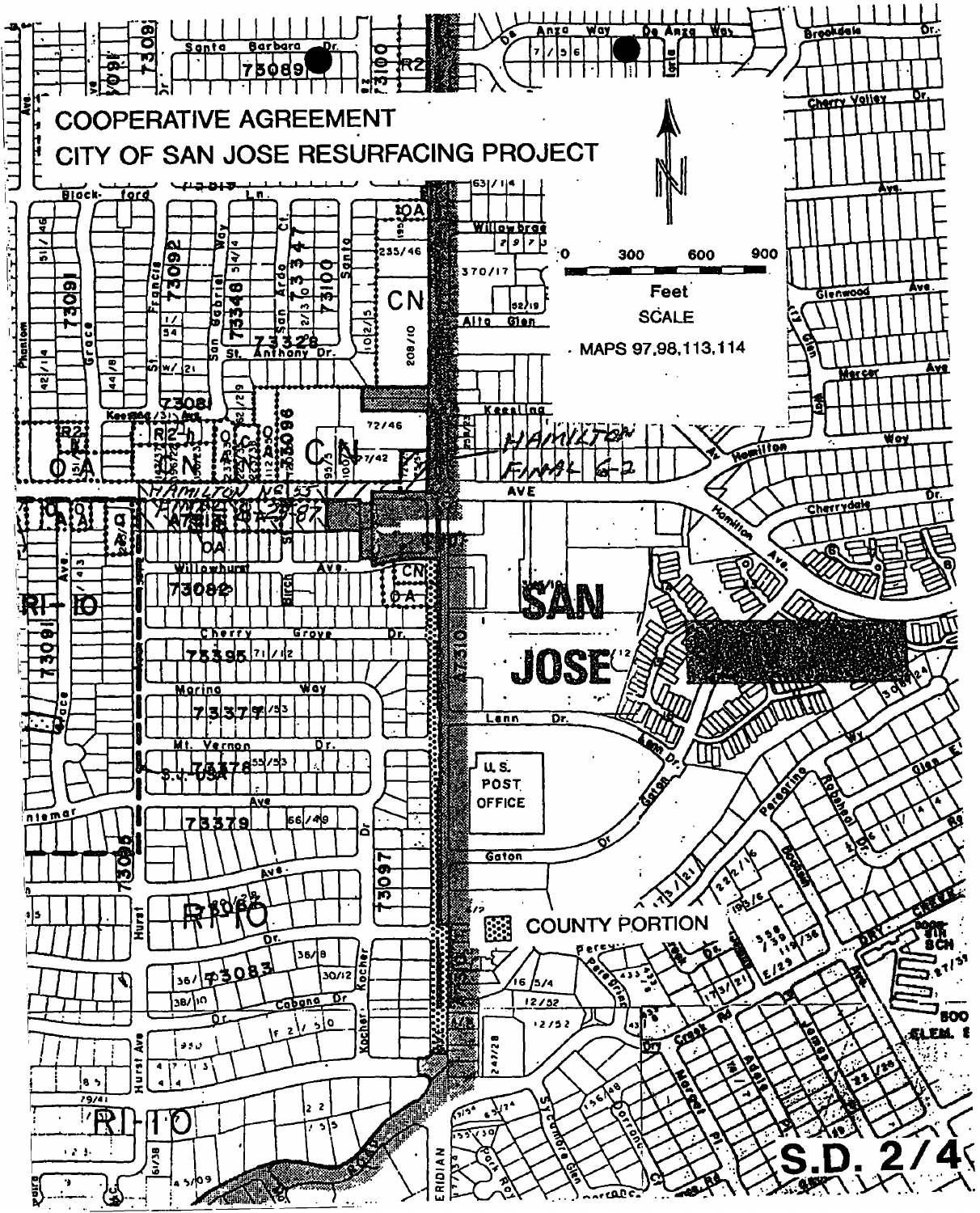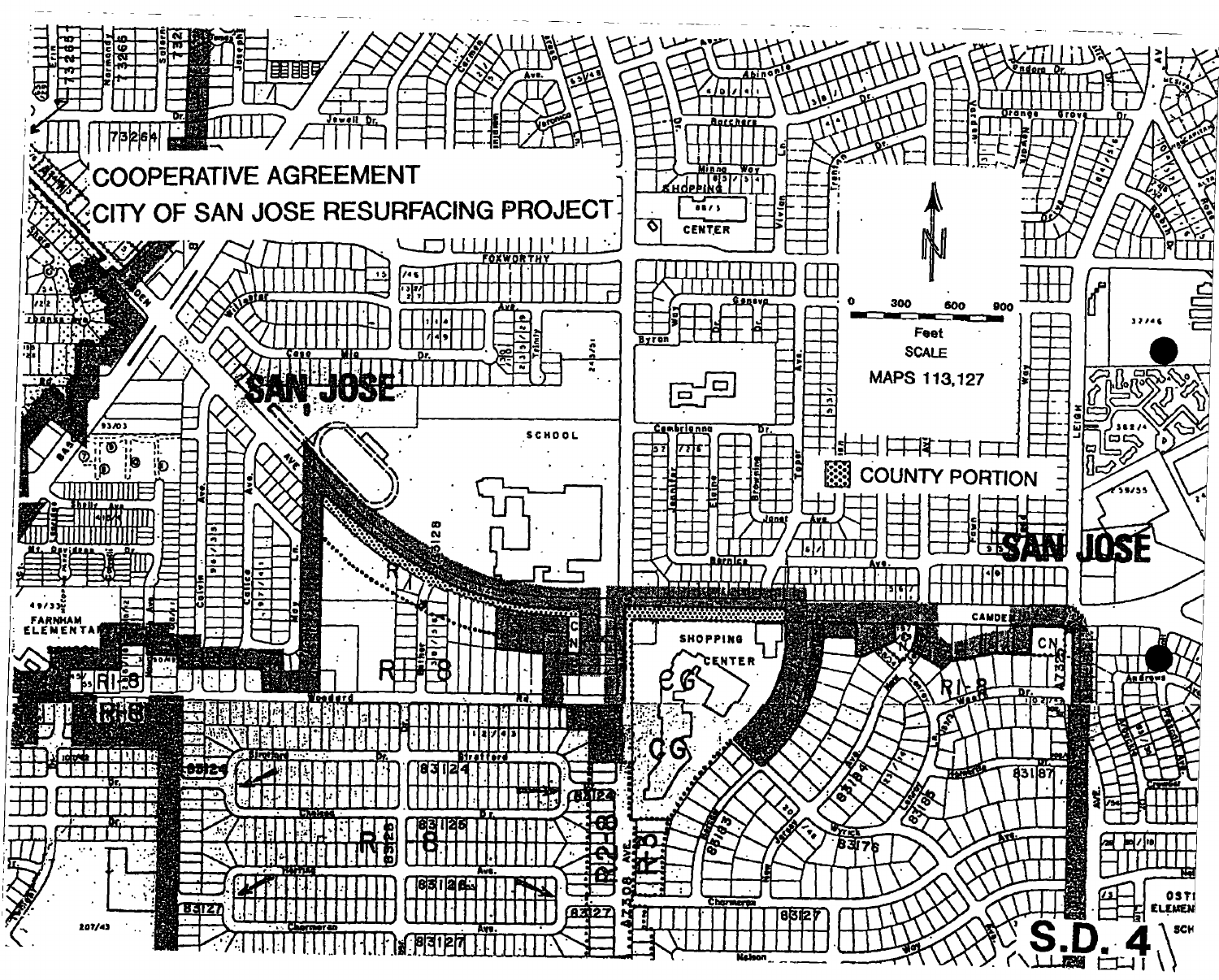# **COUNTY OF SANTA CLARA CALIFORNIA**

**OFFICE OF THE BOARD OF SUPERVISORS County Government Center, East Wing 70 West Hedding Street San Jose, California 95110 (408) 299-4321** 

**MEMBERS OF THE BOARD Michael M. Honda, District 1 Zoe Lofgren, District 2 Ron Gonzales, District 3 Rod Diridon, District 4 Dianne McKenna, District 5** 

April 25, 1991

Mr. Ralph A. Quails CITY OF SAN JOSE Department of Public Works 801 North First Street San Jose, CA 95110

Dear Mr. Quails:

SUBJECT: Agreement By and Between the City of San Jose and the County of Santa Clara for Street Resurfacing

The Santa Clara County Board of Supervisors, In Its meeting of April 23, 1991, Item No. 7 voted unanimously to approve the subject Agreement.

Attached are two originally signed copies of the Agreement (one pink tagged) for execution by the City of San Jose. Upon completion of these contracts, please return the pink-tagged copy to this office for further processing

> BOARD OF SUPERVISORS DONALD M. RAINS, CLERK

Kay Kazmlerczak Deputy Clerk

DMR: kmk

cc: Transportation Agency/ Roads Operations

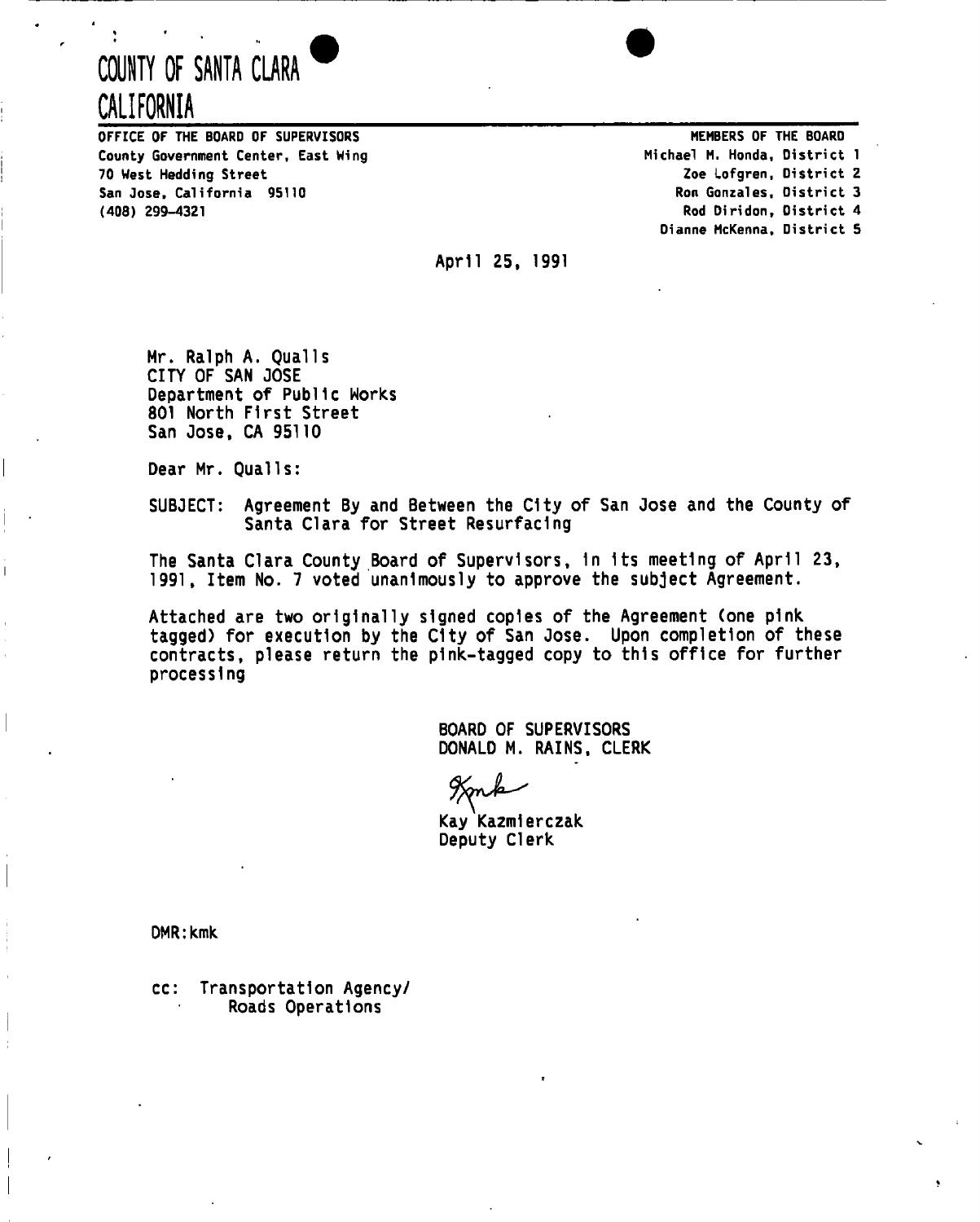memorandum Slow Slow MExtelle, (A almix. Attached are copies of the Remised Cerrai was faund per telephone call from KayK & w/ follow-up, declosered as it es/have been. Road dans was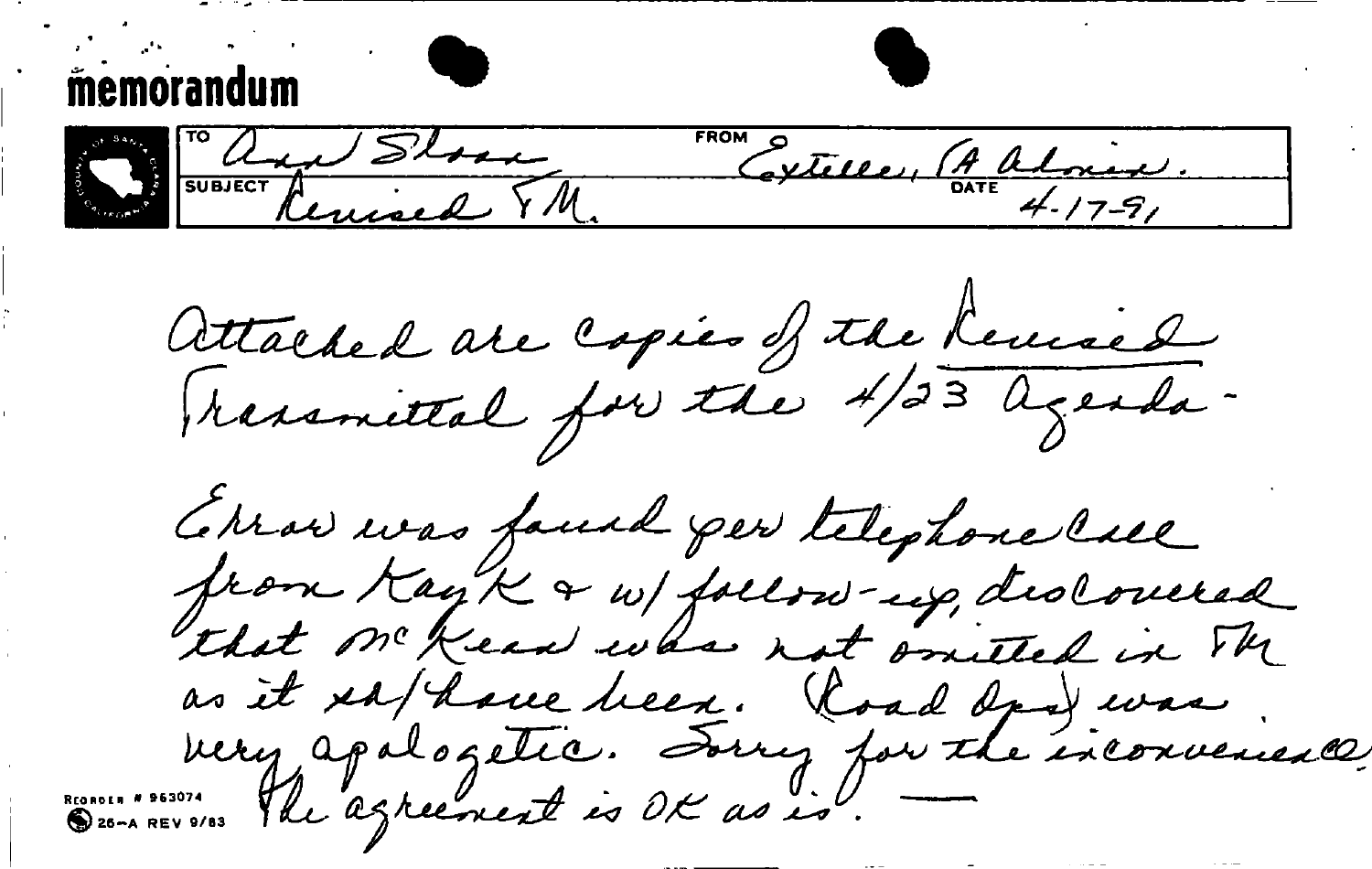*G***, Santa Clara County T. isportation Agency** 

*' An Agency of the County of Santa Clara P.O. Box 611900, San Jose. CA 95161-1900* 

# **TRANSMITTAL MEMORANDUM**

**Page 1 of 2** 

**S.D. 2, 4** 

**Prepared by: W . L» Kinaman/E. Yokoi Reviewed by: Alan V. Jones**<br>Submitted by: R. M. Shields

**Submitted by: R. M. Shields DATE: April 2, 1991** 

**APPROVED,: DIRECTOR ^0— ^ TRANSIT DI\*\$TRICT BOARD: Agenda Date: Item No. COUNTY BOARD^OF SUPERVISORS: Agenda Date: April 23, 1991 Item No. TRANSPORTATION COMMISSION:** Agenda Date: <u>Item No.</u> 2002. **FROM: R . M . Shrelds, Deputy Director, Roads Operations** 

SUBJECT: AGREEMENT BY AND BETWEEN THE CITY OF SAN JOSE AND THE COUNTY OF **SANTA CLARA FOR STREET RESURFACING** 

## **RECOMMENDED ACTION:**

It is recommended that the County enter into the attached Agreement with **the City of San Jose.** 

## **FISCAL IMPLICATIONS:**

The estimated cost to the County for the proposed resurfacing work is **One Hundred Seventy Two Thousand Eight Hundred Seventy dollars (\$172,870.00). The estimate is based^on the portions of Camden Avenue, McKean Road and Meridian Avenue which within the County jurisdiction.** 

Funds for the planned project are available in the Road Fund, Fund 0023, **Budget Unit 603, Index 4002, Account 2895-C31** 

## **REASONS FOR RECOMMENDATION:**

The City of San Jose has requested that the County participate in a project to resurface Camden Avenue from the City limit to 50 feet east **of Leigh Avenue and Meridian Avenue from the south side o£ Dry Creek Road to the north side of Hamilton Avenue.** 

**A review and analysis of these streets show that they are in nbed of resurfacing and that the work can best be accomplished under a single contract** 

*Board of Supervisors: Michael M. Honda. Zoe Lofgren, Ron Gonzales, Rod Diridon, Dianne McKenna*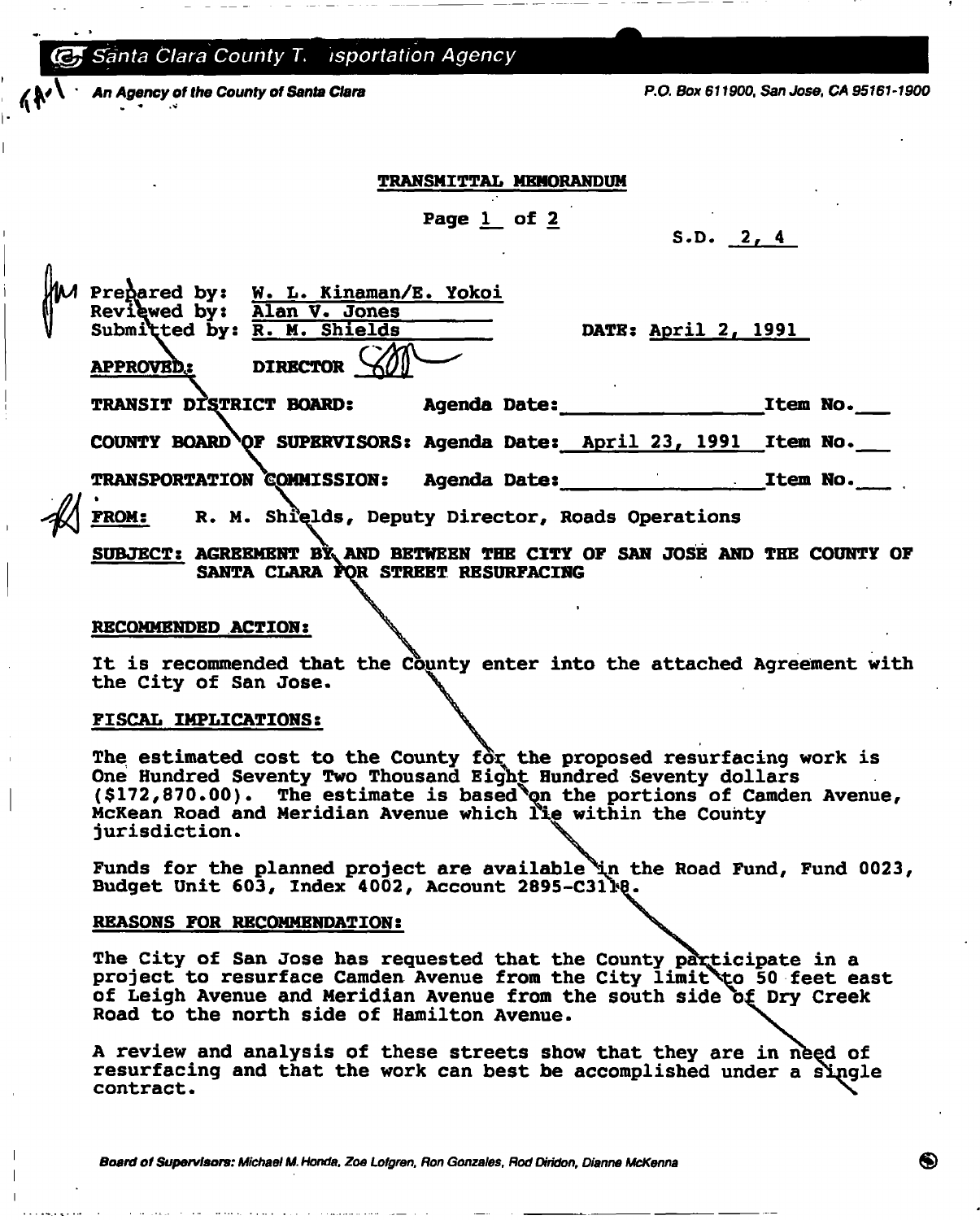# **COUNTY BOARD OF SUPERVISORS AGENDA DATE: April 23, 1991**

# **SUBJECT: AGREEMENT BY AND BETWEEN THE CITY OF SAN JOSE AND THE COUNTY OF SANTA CLARA FOR STREET RESURFACING**

#### **BACKGROUND:**

**Camden Avenue is a major arterial which serves large, growing residential areas in the Almaden Valley, providing access to Highway 17 and other major north-south arterials.** 

**Meridian Avenue is a major north-south arterial which serves local residential, commercial and commute traffic.** 

**The City has proposed a road resurfacing project and will be the lead agency in advertising and administering a contract to provide a new asphaltic surface on these roadways.** 

**This resurfacing is estimated to add ten years to the effective life of these roadways.** 

#### **CONSEQUENCES OF NEGATIVE ACTION:**

**If this Agreement is not approved, it will cause the County and the City to incur additional costs in the performance of their preventative maintenance.** 

## **STEPS FOLLOWING APPROVAL:**

**The Agreement will be fully executed by the City of San Jose and the terms of the Agreement carried out. The approved funds will be used to pay the road resurfacing project costs.** 

**Return two (2) executed original agreements to the City of San Jose, Dept. of Public Works, Attn: Ralph A . Quails, for City execution (Call**  Mr. Chris Ching, 277-4217 for personal delivery). A fully executed copy **will be returned by the City to the Clerk of the Board for the Board of Supervisors' files. Send two (2) copies of the fully executed Agreement to the Transportation Agency, Roads Operations.** 

**WLK/EY:Cpv** 

**Attachments: Agreement/Location Maps** 

**cc: LR, LM, SAB, JAR, AK, HK**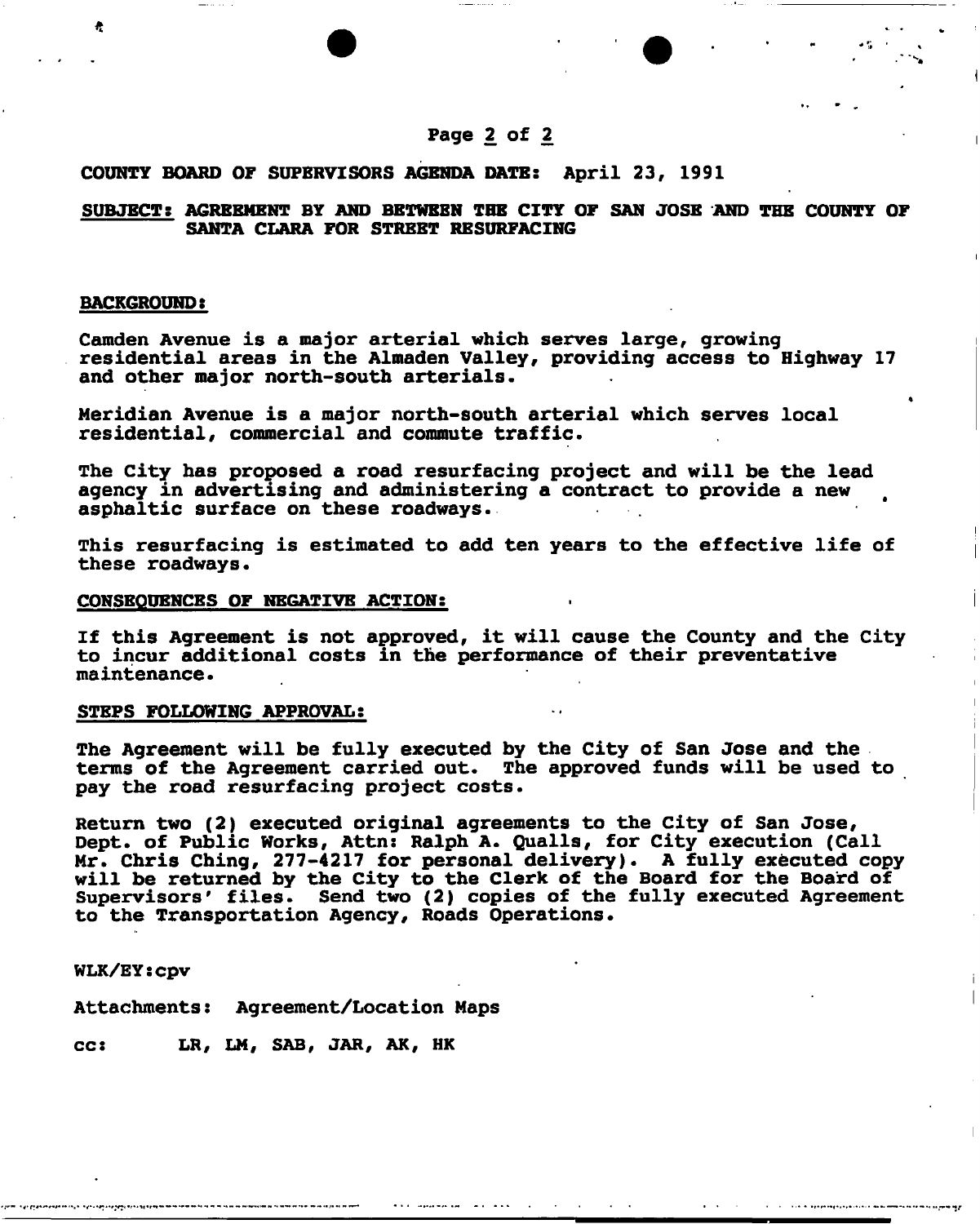



801 NORTH FIRST STREET SAN JOSE, CALIFORNIA 95110 TELEPHONE (408) 277-4424 FAX (408) 277-3285

**CITY CLERK** 

**I** 

 $\overline{\phantom{a}}$ 

 $\overline{1}$ 

**May 9', 1991** 

**County of Santa Clara Board of Supervisors 70 West Hedding Street San Jose, CA 95110** 

**RE: AGREEMENT FOR STREET RESURFACING** 

**Enclosed for your records is a copy of the above-referenced agreement which was approved by the City Council of the City of San Jose on April 30, 1991.** 

**Patricia L. O'Hearn Actina Citv Clerk** 

**By: Sharon K. Pardun Analyst II Legal Support Division** 

**Enclosure**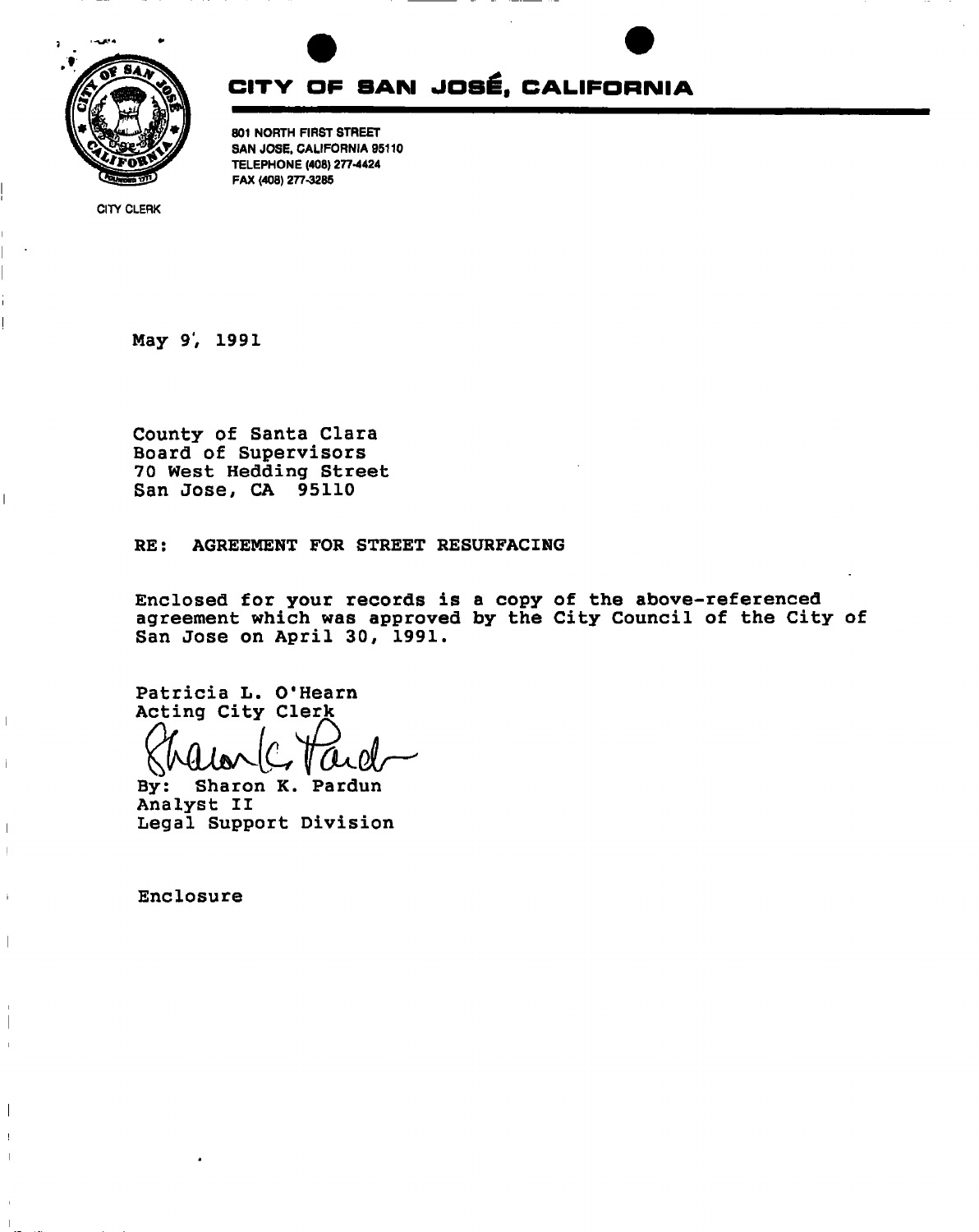*(jgj Santa Clara County* **77** *sportation Agency V An Agency of the County of Santa Clara P.O. Box 611900, San Jose, CA 95161-1900*  APPROVED BYTHE BOARD OF SUPERVISORS OF SANTA CLARA COUNTY **APR 2 3 199 DONALD M. RAINS, Clerk of the Board TRANSMITTAL MEMORANDUM** Deputy Clerk  $\infty$ U -**Page 1 of 2 S.D. 2, 4**  Prepared by: W. L. Kinaman/E. Yokoi Reviewed by: Alan V. Jones **Reviewed by: Submitted by: R . M« Shields DATE: April 2, 1991 APPROVED: DIRECTOR TRANSIT DISTRICT BOARD: Agenda Date: Item No. I COUNTY BOARD OF SUPERVISORS: Agenda Date: April 23, 1991 Item No.**  I<br>4 TRANSPORTATION COMMISSION: Agenda Date: **1988** Mo. **rH \ FR0M s M - Shields, Deputy Director, Roads Operations** 

**SUBJECT: AGREEMENT BY AND BETWEEN THE CITY OF SAN JOSE AND THE COUNTY OF SANTA CLARA FOR STREET RESURFACING** 

# RECOMMENDED ACTION:

**•H •** 

**Kanada** 

 $\frac{6}{10}$ 

**•P U]** 

 $\ddot{\mathbf{g}}$ 

**•p**  ti *u Q)* 

**w**

o **•p** 

8- ! **O** 

cved *t U* 

₹

It is recommended that the County enter into the attached Agreement with **the City of San Jose-**

# **\* FISCAL IMPLICATIONS:**

**^ The estimated cost to the County for the proposed resurfacing work is One Hundred Seventy Two Thousand Eight Hundred Seventy dollars £ (\$172,870.00). The estimate is based on the portions of Camden Avenue .3 and Meridian Avenue which lie within the County jurisdiction.** 

g< **Funds for the planned project are available in the Road Fund, Fund 0023, Budget Unit 603, Index 4002, Account 2895-C3118.** 

# **| REASONS FOR RECOMMENDATION:**

<sup>1</sup><br>
<sup>1</sup> The City of San Jose has requested that the County participate in a <sup>1</sup> **^ project to resurface Camden Avenue from the City limit to 50 feet east of Leigh Avenue and Meridian Avenue from the south side of Dry Creek Road to the north side of Hamilton Avenue.** 

**A review and analysis of these streets show that they are in need of resurfacing and that the work can best be accomplished under a single contract.** 

*p] Board of Supervisors: Michael M. Honda, Zoe Lofgren, Ron Gonzales, Rod Diridon, Dianne McKenna ®*